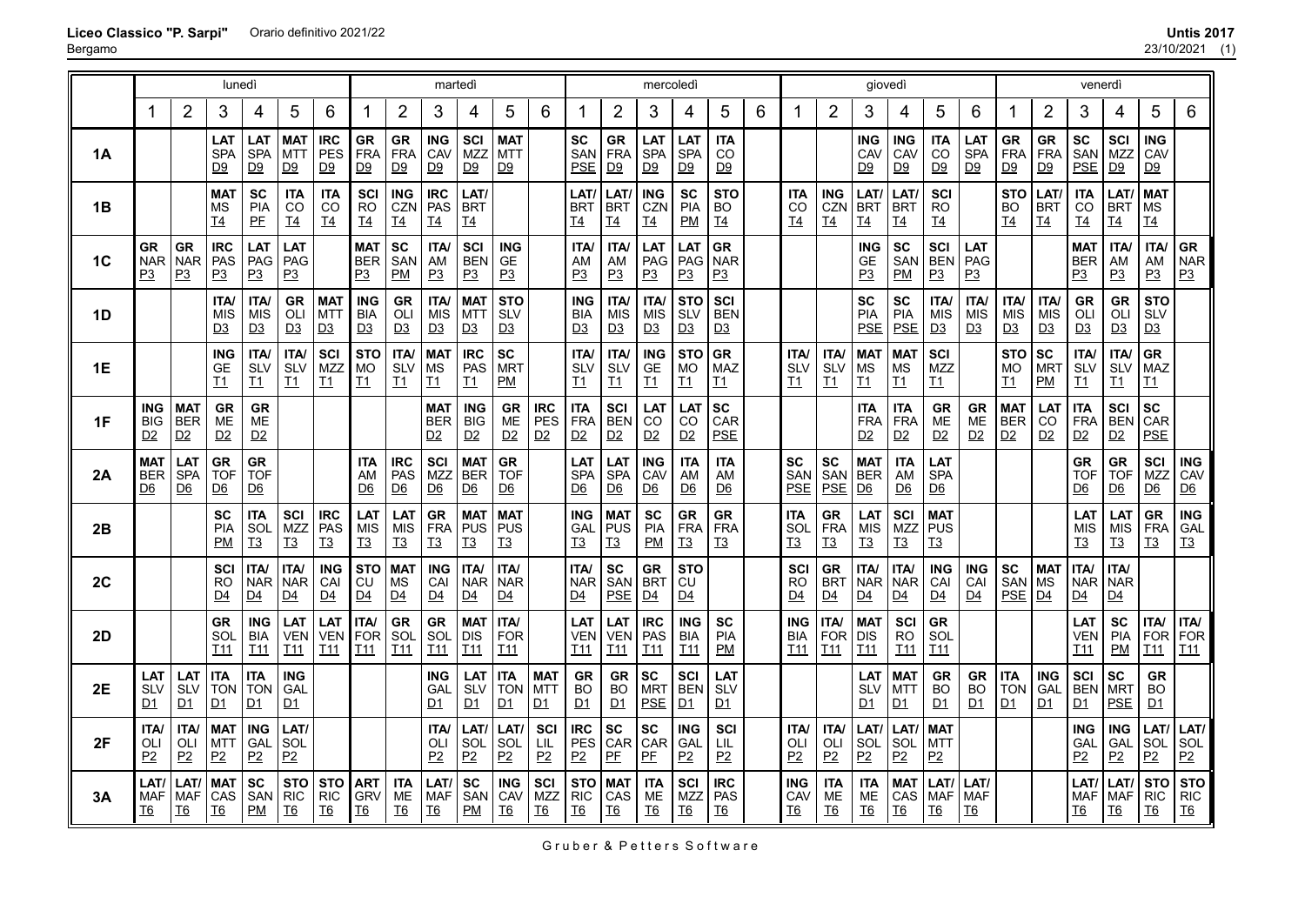23/10/2021 (1)

|    |                                     |                                            | lunedì                                       |                                                       |                                             |                                              |                                             |                                            | martedì                                      |                                             |                                              |                                             |                                             |                                             | mercoledì                                   |                                              |                                            |                                            |                                             |                                              | giovedì                                    |                                              |                                       |                                     | venerdì                                     |                                       |                                            |                                             |                                              |                                              |
|----|-------------------------------------|--------------------------------------------|----------------------------------------------|-------------------------------------------------------|---------------------------------------------|----------------------------------------------|---------------------------------------------|--------------------------------------------|----------------------------------------------|---------------------------------------------|----------------------------------------------|---------------------------------------------|---------------------------------------------|---------------------------------------------|---------------------------------------------|----------------------------------------------|--------------------------------------------|--------------------------------------------|---------------------------------------------|----------------------------------------------|--------------------------------------------|----------------------------------------------|---------------------------------------|-------------------------------------|---------------------------------------------|---------------------------------------|--------------------------------------------|---------------------------------------------|----------------------------------------------|----------------------------------------------|
|    | 1                                   | $\overline{2}$                             | 3                                            | 4                                                     | 5                                           | 6                                            | -1                                          | $\overline{2}$                             | 3                                            | 4                                           | 5                                            | 6                                           |                                             | $\overline{2}$                              | 3                                           | 4                                            | 5                                          | 6                                          |                                             | $\overline{2}$                               | 3                                          | 4                                            | 5                                     | 6                                   |                                             | $\overline{2}$                        | 3                                          | 4                                           | 5                                            | 6                                            |
| 3B | <b>STO</b><br>MIN<br>S <sub>3</sub> | <b>STO</b><br><b>MIN</b><br>S <sub>3</sub> | <b>ITA</b><br>PAG<br>S <sub>3</sub>          | <b>MAT</b><br>CAS<br><u>s3</u>                        | <b>ING</b><br>GE<br>S <sub>3</sub>          |                                              |                                             |                                            | <b>ART</b><br>PAL<br>S <sub>3</sub>          | LAT/<br>SNT<br>S <sub>3</sub>               | LAT/<br>SNT<br>S <sub>3</sub>                | <b>ING</b><br><b>GE</b><br>S <sub>3</sub>   | <b>SC</b><br>PIA<br>PE                      | SCI<br>PEL<br>S <sub>3</sub>                | <b>MAT</b><br>CAS<br>S <sub>3</sub>         | <b>LAT</b><br><b>SNT</b><br>S <sub>3</sub>   | <b>ITA</b><br>PAG<br>S <sub>3</sub>        | <b>ITA</b><br>PAG<br>S <sub>3</sub>        | MAT<br>CAS<br>S <sub>3</sub>                | <b>MAT</b><br>CAS<br>S <sub>3</sub>          | <b>STO</b><br><b>MIN</b><br>S <sub>3</sub> | <b>ING</b><br><b>GE</b><br>S <sub>3</sub>    | <b>STO</b><br>MIN<br>S <sub>3</sub>   | <b>ART</b><br>PAL<br>S <sub>3</sub> | <b>IRC</b><br>PAS<br>S <sub>3</sub>         | <b>ITA</b><br>PAG<br>S <sub>3</sub>   | LAT/<br><b>SNT</b><br>S <sub>3</sub>       | LAT/<br>SNT<br>S <sub>3</sub>               | <b>SC</b><br>PIA<br>PE                       |                                              |
| 3C | SC<br>SAN<br>PF                     | <b>MAT</b><br><b>MTT</b><br><u>T8</u>      | <b>ING</b><br>CAI<br><b>T8</b>               | SCI<br><b>MZZ</b><br><u>T8</u>                        | <b>ITA</b><br><b>TOF</b><br><u>T8</u>       | <b>ITA</b><br><b>TOF</b><br><u>T8</u>        |                                             |                                            | LAT/<br><b>MAZ</b><br><u>T8</u>              | <b>STO</b><br>SIL<br><u>T8</u>              | <b>STO</b><br>SIL<br><u>T8</u>               | <b>STO</b><br>SIL<br><u>T8</u>              | LAT/<br><b>MAZ</b><br><u>T8</u>             | LAT/<br>MAZ<br><u>T8</u>                    | <b>ART</b><br><b>GRV</b><br><u>T8</u>       | <b>SC</b><br>SAN<br>PE                       | SCI<br>MZZ<br><u>T8</u>                    | <b>IRC</b><br><b>PAS</b><br><u>T8</u>      | <b>ITA</b><br><b>TOF</b><br><u>T8</u>       | <b>MAT</b><br><b>MTT</b><br><u>T8</u>        | <b>ING</b><br>CAI<br><u>T8</u>             | <b>ART</b><br><b>GRV</b><br><u>T8</u>        | LAT/<br>MAZ<br><u>T8</u>              | LAT/<br>MAZ<br><u>T8</u>            |                                             |                                       | LAT/<br>MAZ<br><u>T8</u>                   | <b>ING</b><br>CAI<br><u>T8</u>              | <b>MAT</b><br>MTT<br><u>T8</u>               | <b>MAT</b><br><b>MTT</b><br><u>T8</u>        |
| 3D | SC<br><b>PIA</b><br>S <sub>4</sub>  | <b>ING</b><br><b>BIA</b><br>S <sub>4</sub> | <b>ITA</b><br><b>SNT</b><br>$\underline{S4}$ | FIL<br>ZAP<br>S <sub>4</sub>                          | <b>IRC</b><br><b>PAS</b><br><u>S4</u>       |                                              | SCI<br>PEL<br>S4                            | <b>STO</b><br>SIL<br>S <sub>4</sub>        | <b>STO</b><br><b>SIL</b><br>S <sub>4</sub>   | LAT/<br>AM<br>S <sub>4</sub>                | <b>MAT</b><br>SNR DES<br>S <sub>4</sub>      | <b>ART</b><br>$\underline{S4}$              | <b>ITA</b><br>SNT<br><u>S4</u>              | <b>ITA</b><br>SNT<br>S <sub>4</sub>         | <b>SCI</b><br>PEL<br>$\underline{S4}$       | <b>MAT</b><br><b>SNR</b><br>$\underline{S4}$ | <b>MAT</b><br>SNR<br>$\underline{S4}$      | <b>SC</b><br><b>PIA</b><br>PM              |                                             |                                              | <b>ING</b><br><b>BIA</b><br>S <sub>4</sub> | <b>FIL</b><br>ZAP<br>$\underline{S4}$        | LAT/<br>AM<br>S <sub>4</sub>          | LAT/<br>AM<br>S <sub>4</sub>        | LAT/<br>AM<br>S <sub>4</sub>                | LAT/<br>AM<br>$\underline{S4}$        | <b>MAT</b><br><b>SNR</b><br>S <sub>4</sub> | <b>ART</b><br><b>DES</b><br><u>S4</u>       | <b>FIL</b><br>ZAP<br>$\underline{S4}$        | <b>ITA</b><br>SNT<br>S <sub>4</sub>          |
| 3E |                                     |                                            | <b>ING</b><br>GAL<br>T7                      | <b>ITA</b><br>CO<br>T7                                | LAT/<br><b>BOS</b><br><u>T7</u>             | LAT/<br><b>BOS</b><br>T7                     | <b>STO</b><br><b>MIN</b><br><u>T7</u>       | <b>STO</b><br><b>MIN</b><br><u>T7</u>      | <b>SCI</b><br><b>BEN</b><br>T7               | LAT,<br><b>BOS</b><br>T7                    | LAT/<br><b>BOS</b><br><u>T7</u>              | <b>SC</b><br><b>MRT</b><br>PM               | <b>ITA</b><br>CO<br>T7                      | <b>ING</b><br>GAL<br><u>T7</u>              | LAT/<br><b>BOS</b><br>IZ                    | LAT/<br><b>BOS</b><br>T7                     | <b>SC</b><br><b>MRT</b><br>PE              | <b>MAT</b><br><b>SNR</b><br><u>T7</u>      | <b>STO</b><br><b>MIN</b><br><u>T7</u>       | <b>STO</b><br>MIN<br><u>T7</u>               | <b>ITA</b><br>CO<br>IZ                     | <b>ITA</b><br>CO<br>T7                       | <b>MAT</b><br>SNR<br><u>T7</u>        | <b>MAT</b><br>SNR<br><u>T7</u>      |                                             |                                       | <b>IRC</b><br>PAS<br>T7                    | LAT/<br><b>BOS</b><br>T7                    | <b>MAT</b><br>SNR DES<br><u>T7</u>           | <b>ART</b><br><u>T7</u>                      |
| 3F | LAT/<br>MЕ<br>T10                   | LAT/<br>ME<br>T <sub>10</sub>              | <b>STO</b><br><b>MA</b><br>I10               | <b>STO</b><br>МA<br>T <sub>10</sub>                   | <b>MAT</b><br><b>DIS</b><br>T <sub>10</sub> |                                              |                                             |                                            | <b>MAT</b><br><b>DIS</b><br>T <sub>10</sub>  | LAT/<br>ME<br>T10                           | <b>STO</b><br>MA<br>T <sub>10</sub>          | <b>SC</b><br>CAR<br>PE                      | <b>ITA</b><br><b>BOS</b><br>T <sub>10</sub> | <b>IRC</b><br><b>PES</b><br>T <sub>10</sub> | <b>STO</b><br>MA<br>T <sub>10</sub>         | LAT/<br>МE<br>T <sub>10</sub>                | LAT/<br>ME<br>T <sub>10</sub>              | <b>ING</b><br>CZN<br>I10                   | <b>MAT</b><br><b>DIS</b><br>T <sub>10</sub> | <b>MAT</b><br><b>DIS</b><br>T <sub>10</sub>  | <b>SCI</b><br>LIL<br><b>T10</b>            | <b>ING</b><br><b>CZN</b><br>T <sub>10</sub>  | <b>STO</b><br>MA<br>T <sub>10</sub>   | <b>STO</b><br>МA<br><b>T10</b>      | <b>ITA</b><br><b>BOS</b><br>T <sub>10</sub> | <b>ING</b><br>CZN<br>T <sub>10</sub>  | <b>SC</b><br><b>CAR</b><br>PE              | <b>MAT</b><br><b>DIS</b><br>T <sub>10</sub> | <b>ART</b><br>PAL<br>T <sub>10</sub>         | <b>ART</b><br>PAL<br>T <sub>10</sub>         |
| 4Α | <b>ITA</b><br>PAG<br><u>D8</u>      | <b>MAT</b><br><b>PUS</b><br>D8             | <b>MAT</b><br><b>PUS</b><br><u>D8</u>        | <b>LAT</b><br><b>MAF</b><br>$\underline{\mathsf{D8}}$ | LAT/<br>MAF<br><u>D8</u>                    |                                              | LAT/<br><b>MAF</b><br>D <sub>8</sub>        | LAT/<br><b>MAF</b><br><u>D8</u>            | <b>ITA</b><br>PAG<br>D8                      | <b>ING</b><br>CAV<br><u>D8</u>              | <b>SC</b><br>SAN<br><b>PSE</b>               |                                             | SCI<br>MZZ<br>D <sub>8</sub>                | <b>ING</b><br>CAV<br><u>D8</u>              | <b>STO</b><br><b>GIA</b><br><u>D8</u>       | <b>STO</b><br>GIA<br>D8                      | <b>MAT</b><br><b>PUS</b><br>D8             |                                            | <b>MAT</b><br><b>PUS</b><br>D <sub>8</sub>  | LAT/<br><b>MAF</b><br>D8                     | LAT/<br><b>MAF</b><br>D8                   | <b>STO</b><br><b>GIA</b><br><u>D8</u>        | <b>STO</b><br>GIA<br>D8               |                                     | LAT/<br><b>MAF</b><br>D <sub>8</sub>        | SC<br>SAN<br><b>PSE</b>               | <b>ITA</b><br><b>PAG</b><br>D8             | <b>ITA</b><br><b>PAG</b><br>D8              | <b>IRC</b><br>PES<br>D8                      | <b>SCI</b><br>MZZ<br>D8                      |
| 4Β | <b>ITA</b><br>MIS<br>S1             | <b>SC</b><br><b>PIA</b><br><u>PF</u>       | <b>ART</b><br>PAL<br>S <sub>1</sub>          | LAT/<br><b>FOR</b><br><u>S1</u>                       | <b>MAT</b><br><b>PUS</b><br>S <sub>1</sub>  | <b>ING</b><br>GE<br><u>S1</u>                |                                             |                                            | LAT/<br><b>FOR</b><br>S1                     | <b>STO</b><br><b>RUF</b><br>S <sub>1</sub>  | <b>STO</b><br><b>RUF</b><br>S <sub>1</sub>   | <b>MAT</b><br><b>PUS</b><br>S <sub>1</sub>  | <b>SCI</b><br><b>PEL</b><br>S <sub>1</sub>  | <b>STO</b><br><b>RUF</b><br>S <sub>1</sub>  | <b>STO</b><br><b>RUF</b><br>S <sub>1</sub>  | <b>ING</b><br>GE<br>S <sub>1</sub>           | <b>ITA</b><br>MIS<br>S <sub>1</sub>        | <b>ITA</b><br><b>MIS</b><br>S <sub>1</sub> | LAT/<br><b>FOR</b><br>S <sub>1</sub>        | <b>ITA</b><br>MIS<br>S <sub>1</sub>          | <b>MAT</b><br><b>PUS</b><br>S <sub>1</sub> | <b>MAT</b><br><b>PUS</b><br>S <sub>1</sub>   | <b>ART</b><br>PAL<br><u>S1</u>        |                                     | <b>MAT</b><br>PUS<br><u>S1</u>              | <b>IRC</b><br><b>PAS</b><br>S1        | LAT/<br><b>FOR</b><br>S1                   | LAT/<br><b>FOR</b><br><u>S1</u>             | SCI<br><b>PEL</b><br><u>S1</u>               | <b>SC</b><br><b>PIA</b><br>PE                |
| 4C | LAT/<br>TON<br>T13                  | <b>ING</b><br>CAI<br>T13                   | <b>STO</b><br><b>RIC</b><br>T <sub>13</sub>  | <b>STO</b><br><b>RIC</b><br>T <sub>13</sub>           | <b>MAT</b><br>ΜS<br>T <sub>13</sub>         | <b>MAT</b><br><b>MS</b><br>T <sub>13</sub>   | <b>ITA</b><br><b>VEN</b><br>T <sub>13</sub> | LAT/<br><b>TON</b><br>T <sub>13</sub>      | LAT/<br><b>TON</b><br>T <sub>13</sub>        | <b>IRC</b><br><b>PES</b><br>T <sub>13</sub> | <b>STO</b><br><b>RIC</b><br>T <sub>13</sub>  | <b>STO</b><br><b>RIC</b><br>T <sub>13</sub> | <b>SC</b><br>CAR<br>PM                      | <b>STO</b><br><b>RIC</b><br>T <sub>13</sub> | <b>ITA</b><br><b>VEN</b><br>T <sub>13</sub> | <b>ART</b><br><b>GRV</b><br>T13              | <b>ART</b><br><b>GRV</b><br>T13            |                                            | <b>MAT</b><br>MS<br>T <sub>13</sub>         | <b>ING</b><br>CAI<br>T13                     | <b>SCI</b><br><b>RO</b><br>T <sub>13</sub> | LAT/<br><b>TON</b><br>T13                    | LAT/<br><b>TON</b><br>T <sub>13</sub> |                                     |                                             |                                       | LAT/<br><b>TON</b><br>T <sub>13</sub>      | LAT/<br><b>TON</b><br>T <sub>13</sub>       | <b>ING</b><br>CAI<br>T13                     | <b>MAT</b><br>MS<br>T <sub>13</sub>          |
| 4Ε | SC<br>MR1<br>PМ                     | <b>IRC</b><br>PAS<br>P5                    | <b>ING</b><br><b>BIG</b><br>P5               | <b>MAT</b><br>ΜS<br><u>P5</u>                         | <b>STO</b><br><b>RUF</b><br>P <sub>5</sub>  | <b>STO</b><br><b>RUF</b><br>P <sub>5</sub>   | <b>STO</b><br><b>RUF</b><br>P <sub>5</sub>  | <b>STO</b><br><b>RUF</b><br>P <sub>5</sub> | <b>ITA</b><br><b>VEN</b><br>P5               | <b>ITA</b><br><b>VEN</b><br>P <sub>5</sub>  | <b>MAT</b><br>ΜS<br>P5                       | <b>MAT</b><br>МS<br>P <sub>5</sub>          |                                             |                                             | LAT/<br>BO<br>P <sub>5</sub>                | <b>LAT</b><br>BO<br>P <sub>5</sub>           | <b>ING</b><br><b>BIG</b><br>P <sub>5</sub> | <b>ART</b><br><b>DES</b><br>P5             | SCI<br>LIL<br>P5                            | <b>SC</b><br><b>MRT</b><br>PE                | LAT/<br><b>BO</b><br>P5                    | <b>LAT</b><br><b>BO</b><br>P <sub>5</sub>    | <b>MAT</b><br>MS<br>P <sub>5</sub>    |                                     | <b>STO</b><br><b>RUF</b><br>P5              | LAT/<br><b>BO</b><br>P <sub>5</sub>   | LAT/<br><b>BO</b><br>P5                    | <b>MAT</b><br>MS<br>P <sub>5</sub>          | <b>STO</b><br><b>RUF</b><br>P5               | <b>ITA</b><br><b>VEN</b><br>P <sub>5</sub>   |
| 4F | ART<br>PAL<br>P1                    | <b>ART</b><br><b>PAL</b><br>P1             | LAT/<br><b>BOS</b><br>P1                     | LAT<br><b>BOS</b><br>P1                               | <b>MAT</b><br><b>BER</b><br>P1              |                                              | ING<br>CZN<br>P1                            | <b>ITA</b><br><b>NAR</b><br>P1             | <b>IRC</b><br><b>PES</b><br>P1               | <b>STO</b><br>MA<br><u>P1</u>               | <b>SC</b><br><b>CAR</b><br>P <sub>E</sub>    | <b>STO</b><br>MA<br>P1                      |                                             |                                             | <b>ITA</b><br><b>NAR</b><br>P1              | ITA<br><b>NAR</b><br>P1                      | LAT/<br><b>BOS</b><br>P1                   | SCI<br>LIL<br>P1                           | <b>ING</b><br>CZN<br>P1                     | <b>SC</b><br><b>CAR</b><br>PM                | <b>STO</b><br>МA<br>P1                     | <b>STO</b><br>MA<br>P1                       | <b>ITA</b><br><b>NAR</b><br>P1        |                                     | <b>ING</b><br><b>CZN</b><br>P1              | LAT/<br><b>BOS</b><br>P1              | LAT/<br><b>BOS</b><br>P1                   | <b>MAT</b><br><b>BER</b><br>P1              | <b>STO</b><br>МA<br>P1                       | <b>STO</b><br>МA<br>P1                       |
| 4G | <b>STO</b><br>ZAP<br>P4             | <b>STO</b><br>ZAP<br>P <sub>4</sub>        | LAT/<br>OLI<br>P <sub>4</sub>                | <b>ITA</b><br>CU<br>P <sub>4</sub>                    | <b>ITA</b><br>CU<br>P <sub>4</sub>          |                                              | MAT<br><b>SNR</b><br>P <sub>4</sub>         | <b>SCI</b><br><b>RO</b><br>P <sub>4</sub>  | <b>SC</b><br><b>SAN</b><br>PM                | <b>STO</b><br>ZAP<br>P <sub>4</sub>         | LAT/<br>OLI<br>P4                            | <b>ING</b><br><b>BIG</b><br>P <sub>4</sub>  |                                             |                                             | <b>ING</b><br><b>BIG</b><br>P <sub>4</sub>  | ART<br><b>DES</b><br>P <sub>4</sub>          | <b>STO</b><br>ZAP<br>P4                    | <b>STO</b><br>ZAP<br>P <sub>4</sub>        | <b>ART</b><br>DES<br>P <sub>4</sub>         | <b>STO</b><br>ZAP<br>P <sub>4</sub>          | <b>SC</b><br>SAN<br>PM                     | <b>LAT</b><br>OLI<br><u>P4</u>               | LAT/<br>OLI<br>P <sub>4</sub>         |                                     | LAT/<br>OLI<br>P <sub>4</sub>               | LAT/<br>OLI<br>$\underline{P4}$       | <b>IRC</b><br><b>PES</b><br>P4             | <b>ITA</b><br>CU<br>P <sub>4</sub>          | <b>ITA</b><br>CU<br>P4                       | <b>MAT</b><br><b>SNR</b><br>P <sub>4</sub>   |
| 4Η | ING<br>BIA<br><u>P6</u>             | LAT/<br>VIS<br>$\underline{P6}$            | <b>STO</b><br>ZAP<br>$\underline{P6}$        | <b>MAT</b><br>DIS<br>$\underline{P6}$                 | ART<br>PAL<br>$\underline{P6}$              | <b>ITA</b><br><b>SPA</b><br>$\underline{P6}$ | ART<br>PAL<br>$\underline{P6}$              | <b>STO</b><br>ZAP<br>$\underline{P6}$      | <b>ITA</b><br><b>SPA</b><br>$\underline{P6}$ | ITA<br><b>SPA</b><br><u>P6</u>              | <b>MAT</b><br><b>DIS</b><br>$\underline{P6}$ |                                             |                                             |                                             | <b>ING</b><br><b>BIA</b><br>P6              | <b>IRC</b><br><b>PES</b><br>$\underline{P6}$ | LAT/<br><b>VIS</b><br>$\underline{P6}$     | LAT/<br><b>VIS</b><br>$\underline{P6}$     | <b>STO</b><br>ZAP<br>$\underline{P6}$       | <b>ING</b><br><b>BIA</b><br>$\underline{P6}$ | <b>STO</b><br>ZAP<br>$\underline{P6}$      | <b>SCI</b><br><b>BEN</b><br>$\underline{P6}$ | <b>SC</b><br>CAR<br>PE                |                                     | <b>LAT</b><br>VIS<br>P6                     | <b>LAT</b><br>VIS<br>$\underline{P6}$ | <b>STO</b><br>ZAP<br>$\underline{P6}$      | <b>STO</b><br>ZAP<br>$\underline{P6}$       | <b>MAT</b><br><b>DIS</b><br>$\underline{P6}$ | <b>MAT</b><br><b>DIS</b><br>$\underline{P6}$ |
| 5Α | <b>IRC</b><br>PES<br>T5             | <b>SC</b><br>SAN<br>PM                     | SCI<br>MZZ<br><b>T5</b>                      | <b>ART</b><br><b>GRV</b><br><u>T5</u>                 | <b>MAT</b><br>CAS<br><u>T5</u>              |                                              | SC<br>SAN<br>PM                             | <b>STO</b><br><b>GIA</b><br>T5             | <b>LAT</b><br><b>TOF</b><br><u>T5</u>        | LAT<br><b>TOF</b><br>T5                     | <b>ITA</b><br>МA<br><u>T5</u>                | <b>ING</b><br>CAV<br><u>T5</u>              |                                             |                                             | <b>SCI</b><br><b>MZZ</b><br><u>T5</u>       | MAT<br>CAS<br>T <sub>5</sub>                 | <b>ITA</b><br>МA<br><u>T5</u>              | <b>ITA</b><br>МA<br>$15$                   | <b>STO</b><br>GIA<br><u>T5</u>              | <b>STO</b><br><b>GIA</b><br><u>T5</u>        | LAT<br><b>TOF</b><br><u>T5</u>             | LAT<br><b>TOF</b><br><u>T5</u>               | ART<br><b>GRV</b><br><u>T5</u>        |                                     | LAT<br><b>TOF</b><br>T5                     | <b>LAT</b><br><b>TOF</b><br><u>T5</u> | <b>ING</b><br>CAV<br><u>T5</u>             | <b>ITA</b><br>МA<br><u>T5</u>               | <b>STO</b><br><b>GIA</b><br><u>T5</u>        | <b>STO</b><br><b>GIA</b><br>$15$             |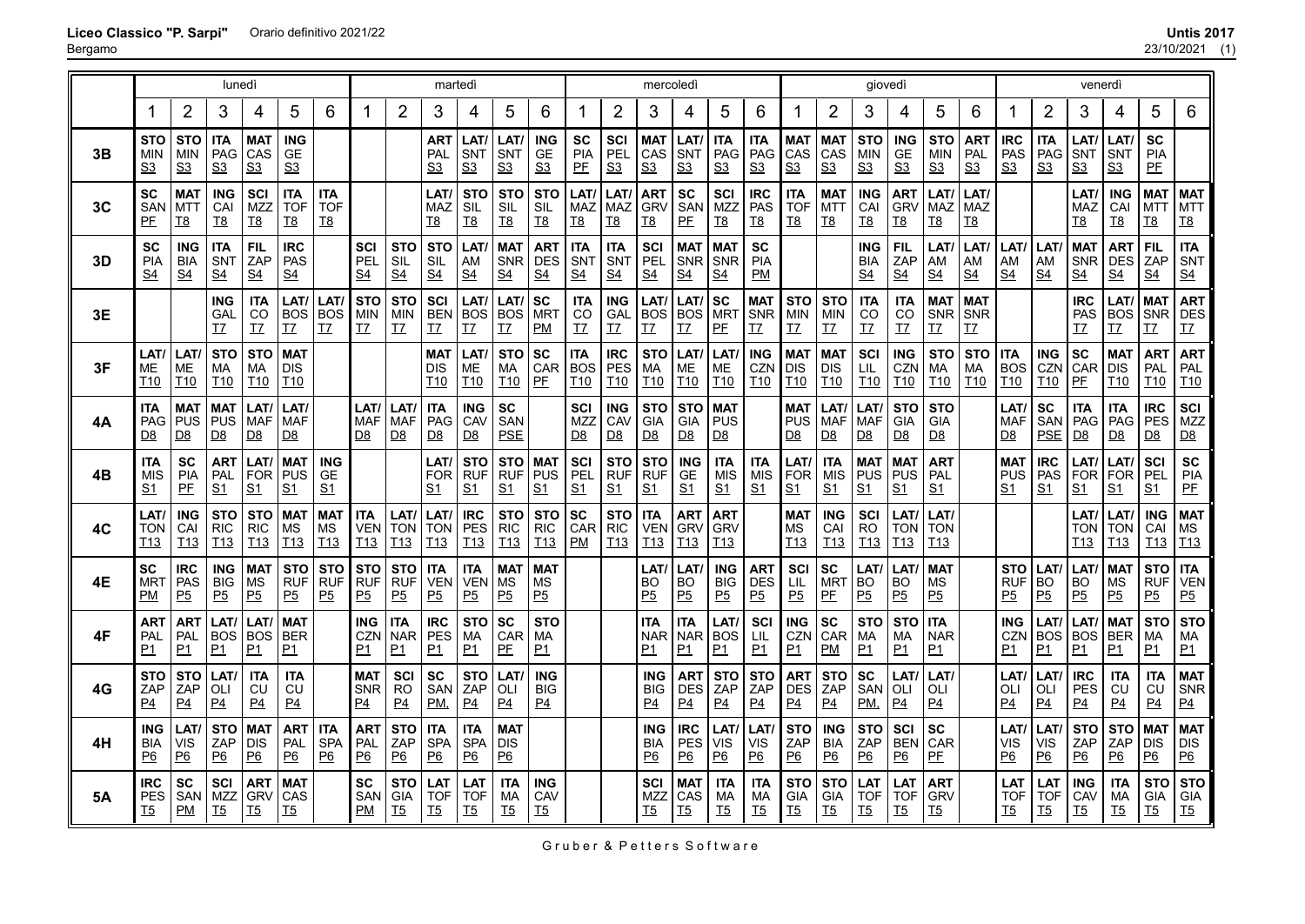| UIIUS ZU M |     |
|------------|-----|
| 23/10/2021 | (1) |

|           | lunedì<br>martedì                     |                                         |                                          |                                            |                                             |                                     |                                             |                                            | mercoledì                                  |                                            |                                             |                                       |                                            |                                       | giovedì                                    |                                             |                                            |                                           | venerdì                                    |                                     |                                            |                                            |                                             |                                     |                                                       |                                             |                                            |                                            |                                            |                                            |
|-----------|---------------------------------------|-----------------------------------------|------------------------------------------|--------------------------------------------|---------------------------------------------|-------------------------------------|---------------------------------------------|--------------------------------------------|--------------------------------------------|--------------------------------------------|---------------------------------------------|---------------------------------------|--------------------------------------------|---------------------------------------|--------------------------------------------|---------------------------------------------|--------------------------------------------|-------------------------------------------|--------------------------------------------|-------------------------------------|--------------------------------------------|--------------------------------------------|---------------------------------------------|-------------------------------------|-------------------------------------------------------|---------------------------------------------|--------------------------------------------|--------------------------------------------|--------------------------------------------|--------------------------------------------|
|           |                                       | 2                                       | 3                                        | 4                                          | 5                                           | 6                                   |                                             | 2                                          | 3                                          | 4                                          | 5.                                          | 6                                     |                                            | 2                                     | 3                                          | 4                                           | 5                                          | 6                                         |                                            | $\overline{2}$                      | 3                                          | 4                                          | 5.                                          | 6                                   |                                                       | $\overline{2}$                              | 3                                          |                                            | 5                                          | 6                                          |
| 5Β        | <b>MAT</b><br><b>PUS</b><br><u>D5</u> | <b>ING</b><br>GE<br>D <sub>5</sub>      | <b>STO</b><br>MIN<br>D <sub>5</sub>      | STO<br><b>MIN</b><br>D <sub>5</sub>        | LAT/<br><b>MA</b><br>D <sub>5</sub>         | LAT/<br><b>MA</b><br>D <sub>5</sub> | l SC<br>PIA<br><b>PSE</b>                   | <b>ITA</b><br><b>BRT</b><br>D <sub>5</sub> | LAT/<br>I MA<br>D <sub>5</sub>             | <b>STO</b><br><b>MIN</b><br>D <sub>5</sub> | <b>STO</b><br>  MIN<br>D <sub>5</sub>       |                                       |                                            |                                       | <b>MAT</b><br><b>PUS</b><br>D <sub>5</sub> | <b>MAT</b><br>PUS   PEL<br>D <sub>5</sub>   | l SCI.<br>D <sub>5</sub>                   | <b>ING</b><br><b>GE</b><br>D <sub>5</sub> | <b>ITA</b><br><b>BRT</b><br>D <sub>5</sub> | <b>ING</b><br>GE.<br>D <sub>5</sub> | LAT/<br>MA<br>D <sub>5</sub>               | LAT/<br>MA<br>D <sub>5</sub>               | <b>SC</b><br><b>PIA</b><br><b>PSE</b>       |                                     | <b>STO</b><br>MIN<br>D <sub>5</sub>                   | <b>STO</b><br>MIN<br>D <sub>5</sub>         | <b>MAT</b><br><b>PUS</b><br>D <sub>5</sub> | <b>SCI</b><br>l pel<br>D <sub>5</sub>      | <b>ITA</b><br><b>BRT</b><br>D <sub>5</sub> | <b>ITA</b><br><b>BRT</b><br>D <sub>5</sub> |
| <b>5C</b> | LAT/<br>CU<br>Т2                      | LAT/<br>CU<br>I <sub>2</sub>            | <b>ART</b><br><b>GRV</b><br><u>T2</u>    | <b>ING</b><br>CAI<br><u>T2</u>             | <b>ITA</b><br><b>FOR</b><br>T <sub>2</sub>  |                                     | <b>ING</b><br>CAI<br>T <sub>2</sub>         | <b>ITA</b><br>FOR CU<br><u>T2</u>          | LAT/<br><u>T2</u>                          | LAT/<br>CU<br><u>T2</u>                    | <b>SCI</b><br><b>BEN</b><br>T <sub>2</sub>  |                                       |                                            |                                       | <b>IRC</b><br><b>PES</b><br><u>T2</u>      | <b>STO</b><br><b>RIC</b><br>$\overline{12}$ | l RIC<br><u>T2</u>                         | STO   ART<br><b>GRV</b><br>I <sub>2</sub> | <b>MAT MAT</b><br>BER<br>T <sub>2</sub>    | BER<br>T <sub>2</sub>               | <b>SC</b><br><b>CAR</b><br>PE              | <b>ITA</b><br>FOR FOR<br><u>T2</u>         | <b>ITA</b><br>T <sub>2</sub>                | SCI<br><b>BEN</b><br>I <sub>2</sub> | LAT/<br>$\overline{\phantom{a}}$ CU<br>T <sub>2</sub> | LAT/<br><b>CU</b><br>I2                     | <b>STO</b><br><b>RIC</b><br>T <sub>2</sub> | <b>STO</b><br><b>RIC</b><br>T <sub>2</sub> | MAT<br><b>BER</b><br>T <sub>2</sub>        | <b>ING</b><br>CAI<br>I2                    |
| 5E        | LAT/<br><b>SNT</b><br>PT1             | LAT/ <br>SNT<br>PT <sub>1</sub>         | STO STO<br><b>RUF</b><br>PT <sub>1</sub> | <b>RUF</b><br>PT1                          | <b>ING</b><br><b>BIG</b><br>PT <sub>1</sub> |                                     | <b>ITA</b><br>PAG<br>PT <sub>1</sub>        | SNR  <br>PT <sub>1</sub>                   | MAT   MAT   SC<br><b>SNR</b><br>PT1        | MR <sub>1</sub><br>PF                      | <b>IRC</b><br><b>PAS</b><br>PT <sub>1</sub> | LAT/<br><b>SNT</b><br>PT <sub>1</sub> |                                            |                                       | LAT/<br><b>SNT</b><br>PT <sub>1</sub>      | <b>ING</b><br><b>BIG</b><br>PT <sub>1</sub> | l PT1                                      | STO   STO   SC<br>RUF RUF MRT<br>PT1      | <b>PM</b>                                  | <b>ART</b><br>DES<br>PT1            | SCI<br>PEL<br><u>PT1</u>                   | ITA<br>PAG<br>PT1                          | <b>ITA</b><br><b>PAG</b><br>PT <sub>1</sub> |                                     | <b>ITA</b><br>PAG<br>PT <sub>1</sub>                  | <b>STO</b><br><b>RUF</b><br>PT <sub>1</sub> | <b>RUF</b><br>PT <sub>1</sub>              | STO   MAT  <br><b>SNR</b><br>PT1           | LAT/<br>SNT<br>PT1                         | <b>ING</b><br><b>BIG</b><br><u>PT1</u>     |
| 5F        | <b>MAT</b><br>CAS<br>T14              | <b>IRC</b><br><b>PES</b><br>T14         | <b>ITA</b><br><b>VEN</b><br>T14          | <b>ITA</b><br><b>VEN</b><br>T14            | STO<br>I MA<br><u>T14</u>                   | STO<br><b>MA</b><br>T <sub>14</sub> | <b>MAT</b><br><b>CAS</b><br>T <sub>14</sub> | MAT  <br>CAS<br><u>T14</u>                 | <b>ING</b><br>CZN<br>T <sub>14</sub>       | LAT/<br><b>MAZ</b><br>T <sub>14</sub>      | LAT/<br>MAZ<br>T14                          |                                       | <b>STO</b><br><b>MA</b><br>T <sub>14</sub> | STO<br>MA<br>T14                      | LAT/<br><b>IMAZ</b><br>T14                 | <b>ITA</b><br><b>VEN</b><br>T14             | <b>ING</b><br>T14                          | MAT<br>CZN CAS<br>T14                     | $\sf{I}$ sc<br><b>CAR</b><br>PF            | <b>SCI</b><br>LIL.<br>T14           | LAT/ I<br><b>MAZ</b><br>T14                | LAT/ <br><b>MAZ</b><br>T <sub>14</sub>     | <b>ING</b><br>CZN<br>T14                    |                                     |                                                       |                                             | <b>STO</b><br>МA<br>T14                    | <b>STO</b><br>MA<br>T <sub>14</sub>        | <b>ITA</b><br><b>VEN</b><br>T14            | LAT/<br>MAZ<br>T14                         |
| 5G        | SCI<br><b>RO</b><br>D7                | <b>ING</b><br><b>BIG</b><br>D7          | <b>ITA</b><br><b>VIS</b><br>D7           | <b>ITA/</b><br><b>VIS</b><br>DZ            | <b>IRC</b><br><b>PES</b><br>D7              |                                     | <b>MAT</b><br><b>DIS</b><br>DZ              | <b>SC</b><br><b>PIA</b><br><b>PSE</b>      | <b>ITA</b><br><b>VIS</b><br>D7             | <b>ITA</b><br><b>VIS</b><br>D7             | $ZAP$ $ZAP$<br>D7                           | STO STO<br>DZ                         | ING<br><b>BIG</b><br>DZ                    | STO  <br>ZAP<br><u>D7</u>             | <b>STO</b><br>ZAP<br>D7                    | <b>ITA/</b><br><b>VIS</b><br>D7             | <b>LAT</b><br>CU<br><u>D7</u>              | LAT<br>CU<br>DZ                           |                                            |                                     | ART<br><b>DES</b><br>D7                    | ART  <br>DES<br>DZ                         | STO SC<br>ZAP<br><u>D7</u>                  | <b>PIA</b><br><b>PSE</b>            | <b>STO MAT</b><br>ZAP<br>D7                           | <b>DIS</b><br>DZ                            | <b>ITA/</b><br><b>VIS</b><br>D7            | <b>ING</b><br><b>BIG</b><br>D7             | <b>ITA/</b><br><b>VIS</b><br>DZ            |                                            |
| 5H        | <b>MAT</b><br>DIS<br>S <sub>2</sub>   | I MAT I<br><b>DIS</b><br>S <sub>2</sub> | l SC.<br><b>MRT</b><br>PF                | <b>IRC</b><br><b>PES</b><br>S <sub>2</sub> | ING.<br><b>BIA</b><br>S <sub>2</sub>        |                                     | <b>ITA</b><br>SPA<br>S <sub>2</sub>         | ITA<br><b>SPA</b><br>S <sub>2</sub>        | <b>ING</b><br><b>BIA</b><br>S <sub>2</sub> | <b>STO</b><br>GIA<br>S <sub>2</sub>        | STO I<br><b>GIA</b><br>S <sub>2</sub>       | SCI<br><b>BEN</b><br>S <sub>2</sub>   | I STO<br><b>GIA</b><br>S <sub>2</sub>      | STO   LAT/<br>  GIA<br>S <sub>2</sub> | <b>IMA</b><br><u>S2</u>                    | <b>LAT</b><br>MA<br><u>S2</u>               | <b>ART</b><br><b>DES</b><br>S <sub>2</sub> |                                           |                                            |                                     | <b>ITA</b><br><b>SPA</b><br>S <sub>2</sub> | <b>MAT</b><br><b>DIS</b><br>S <sub>2</sub> | LAT/<br><b>MA</b><br>S <sub>2</sub>         | LAT/ SC<br>MA<br>S <sub>2</sub>     | MR<br><b>PM</b>                                       | SCI<br><b>BEN</b><br>S <sub>2</sub>         | <b>STO</b><br>GIA<br>S <sub>2</sub>        | <b>STO</b><br>GIA<br>S <sub>2</sub>        | LAT/<br>МA<br>S <sub>2</sub>               | LAT/ I<br>l MA<br>S <sub>2</sub>           |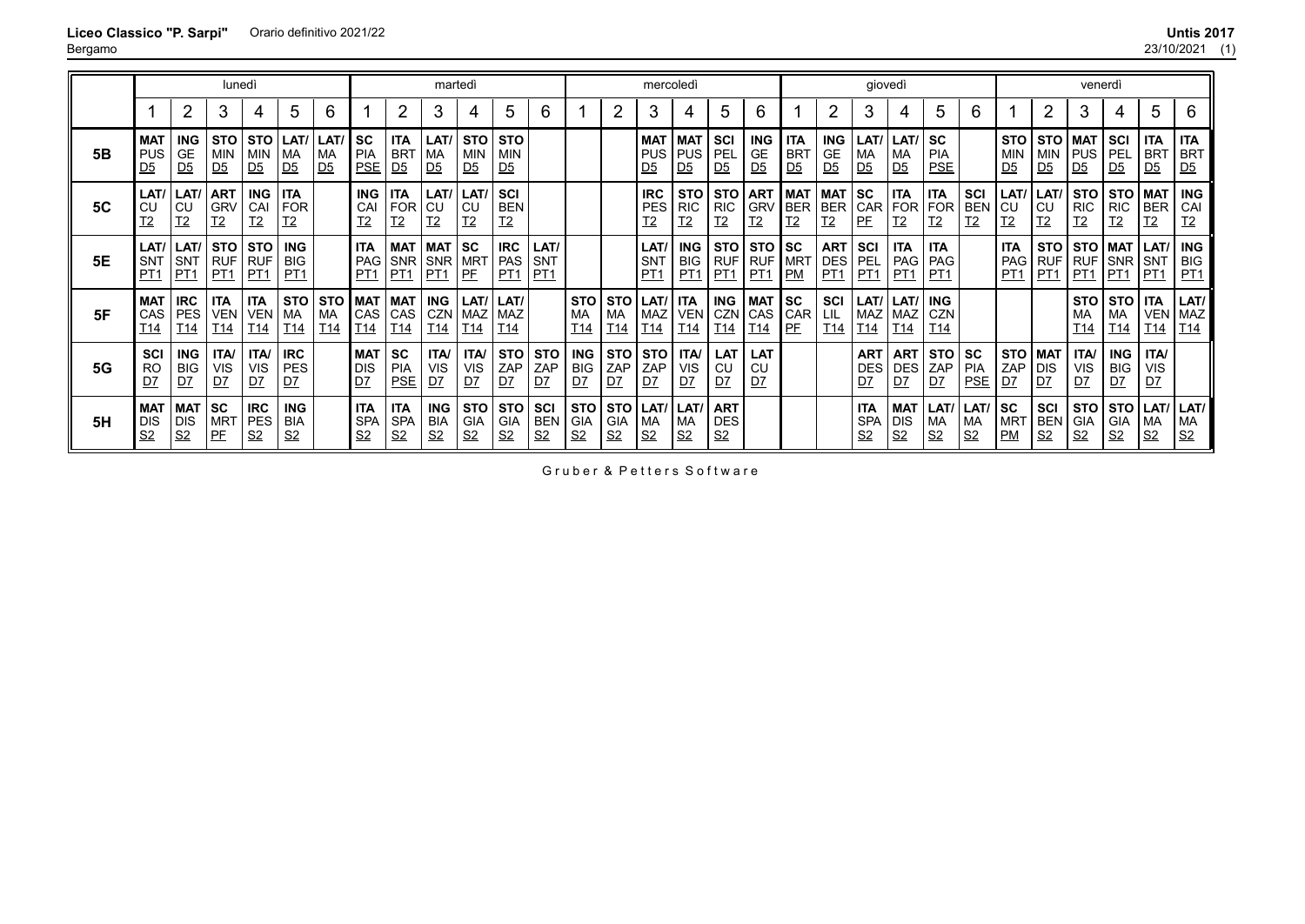## **Liceo Classico "P. Sarpi"** Orario definitivo 2021/22 **Untis 2017** Bergamo

|           |                                     |                                               | sabato                                |                                  |                                            |   |
|-----------|-------------------------------------|-----------------------------------------------|---------------------------------------|----------------------------------|--------------------------------------------|---|
|           | 1                                   | $\overline{2}$                                | 3                                     | 4                                | 5                                          | 6 |
| <b>1A</b> | <b>ITA</b><br>CO<br>D9              | <b>ITA</b><br>CO<br><u>D9</u>                 | <b>MAT</b><br><b>MTT</b><br>D9        | <b>GR</b><br><b>FRA</b><br>D9    | <b>GR</b><br><b>FRA</b><br>D9              |   |
| 1В        | <b>STO</b><br>BO<br>Τ4              | <b>MAT</b><br>MS<br>T4                        | LAT/<br><b>BRT</b><br>T4              | LAT/<br><b>BRT</b><br>T4         |                                            |   |
| 1C        | ING<br>GЕ<br><u>P3</u>              | <b>ING</b><br>GЕ<br><u>P3</u>                 | <b>ITA/</b><br>AM<br>P3               | <b>ITA/</b><br>AM<br><u>P3</u>   | <b>MAT</b><br><b>BER</b><br>P3             |   |
| 1D        | ING<br><b>BIA</b><br>D <sub>3</sub> | SCI<br><b>BEN</b><br><u>D3</u>                | <b>IRC</b><br><b>PAS</b><br>D3        | MAT<br>MTT<br>D <sub>3</sub>     |                                            |   |
| 1Е        | GR<br><b>MAZ</b><br><u>T1</u>       | GR<br><b>MAZ</b><br><u>T1</u>                 | <b>MAT</b><br>ΜS<br><u>T1</u>         | <b>ING</b><br>GE<br><u>T1</u>    |                                            |   |
| 1F        | <b>GR</b><br>МЕ<br>D <sub>2</sub>   | GR<br>ΜЕ<br>D2                                | LAT<br>CO.<br>D <sub>2</sub>          | LAT<br>CO<br>D2                  | <b>ING</b><br><b>BIG</b><br>D <sub>2</sub> |   |
| 2A        | GR<br>TOF<br>D6                     | GR<br><b>TOF</b><br>$\underline{\mathsf{D6}}$ | LAT<br><b>SPA</b><br><u>D6</u>        | ING<br>CAV<br>D6                 |                                            |   |
| 2Β        | GR<br><b>FRA</b><br>T3              | <b>GR</b><br><b>FRA</b><br>T3                 | <b>ING</b><br>GAL<br>T3               | <b>ITA</b><br>SOL<br>T3          | <b>ITA</b><br>SOL<br>T <sub>3</sub>        |   |
| 2C        | GR<br><b>BRT</b><br>D4              | <b>GR</b><br><b>BRT</b><br>$\overline{D4}$    | STO<br>СU<br>$\overline{\mathsf{D4}}$ | <b>IRC</b><br>PAS<br>D4          | <b>MAT</b><br>ΜS<br>D4                     |   |
| 2D        | SCI<br>RO<br>T11                    | <b>MAT</b><br>DIS<br>T <sub>11</sub>          | <b>ITA/</b><br><b>FOR</b><br>T11      | <b>ITA/</b><br><b>FOR</b><br>T11 |                                            |   |
| 2E        | <b>IRC</b><br>PAS<br>D1             | <b>MAT</b><br>MTT<br>D1                       | <b>GR</b><br>BO<br>D1                 | <b>GR</b><br>BO<br>D1            |                                            |   |
| 2F        | LAT/<br>SOL<br><u>P2</u>            | LAT/<br>SOL<br>P2                             | <b>ITA/</b><br>OLI<br>P2              | <b>ITA/</b><br>OLI<br>P2         | <b>MAT</b><br>MTT<br>P2                    |   |
| 3A        | <b>ART</b><br>GRV<br><u>T6</u>      | ING<br>CAV<br><u>T6</u>                       | <b>STO</b><br><b>RIC</b><br><u>T6</u> | <b>MAT</b><br>CAS<br><u>T6</u>   | <b>MAT</b><br>CAS<br><u>T6</u>             |   |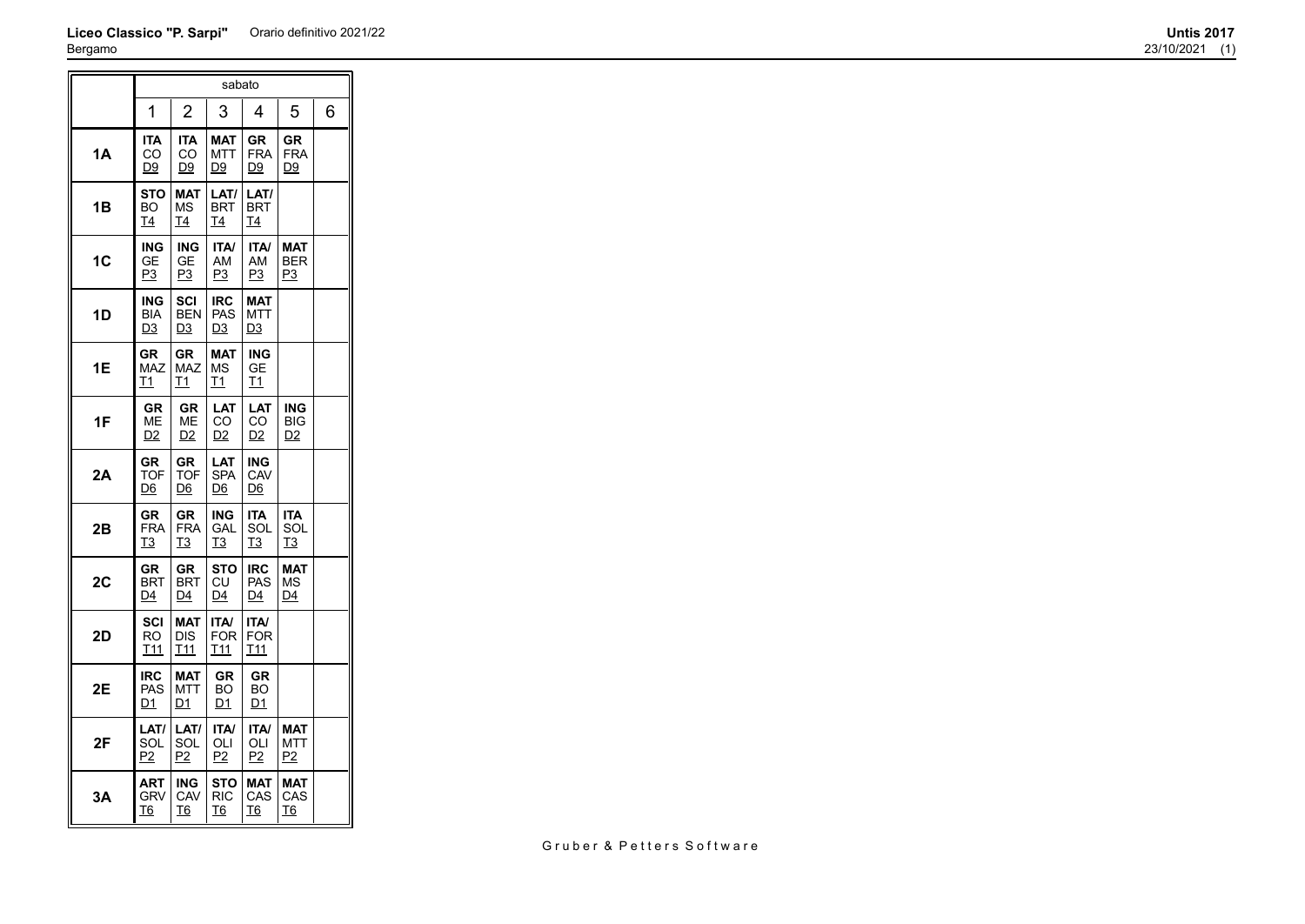## **Liceo Classico "P. Sarpi"** Orario definitivo 2021/22 **Untis 2017** Bergamo

 $\overline{a}$ 

|    | sabato                         |                                             |                                       |                                       |                                             |                                             |  |  |  |  |
|----|--------------------------------|---------------------------------------------|---------------------------------------|---------------------------------------|---------------------------------------------|---------------------------------------------|--|--|--|--|
|    | 1                              | $\overline{2}$                              | 3                                     | 4                                     | 5                                           | 6                                           |  |  |  |  |
| 3Β | LAT/<br>SNT<br>S3              | LAT/<br>SNT<br>S3                           | SCI<br>PEL<br>S3                      | <b>STO</b><br><b>MIN</b><br>S3        | <b>STO</b><br><b>MIN</b><br>S <sub>3</sub>  |                                             |  |  |  |  |
| 3C | <b>STO</b><br>SIL<br>T8        | <b>STO</b><br>SIL<br>T8                     | <b>ITA</b><br><b>TOF</b><br>T8        | LAT/<br><b>MAZ</b><br>T8              | <b>STO</b><br>SIL<br>T8                     |                                             |  |  |  |  |
| 3D | LAT/<br>AM<br>S4               | LAT/<br>AM<br>S4                            | <b>STO</b><br>SIL<br>S4               | <b>ING</b><br><b>BIA</b><br>S4        | <b>MAT</b><br>SNR<br>S4                     |                                             |  |  |  |  |
| 3Ε | <b>STO</b><br>MIN<br>Τ7        | <b>STO</b><br><b>MIN</b><br>T7              | <b>ART</b><br><b>DES</b><br><u>T7</u> | <b>SCI</b><br><b>BEN</b><br>T7        | <b>ING</b><br>GAL<br>T7                     |                                             |  |  |  |  |
| 3F | ITA<br>BOS<br>T10              | <b>ITA</b><br><b>BOS</b><br>T <sub>10</sub> | LAT/<br>МE<br>T <sub>10</sub>         | LAT/<br>MЕ<br>T <sub>10</sub>         | SCI<br>LIL<br>T <sub>10</sub>               |                                             |  |  |  |  |
| 4А | <b>STO</b><br>GIA<br><u>D8</u> | <b>STO</b><br><b>GIA</b><br><u>D8</u>       | <b>ART</b><br><b>GRV</b><br><u>D8</u> | <b>ART</b><br><b>GRV</b><br><u>D8</u> | <b>ING</b><br>CAV<br><u>D8</u>              |                                             |  |  |  |  |
| 4Β | LAT/<br><b>FOR</b><br>S1       | LAT/<br><b>FOR</b><br>S1                    | <b>ING</b><br>GE<br>S <sub>1</sub>    | <b>STO</b><br><b>RUF</b><br>S1        | <b>STO</b><br><b>RUF</b><br>S <sub>1</sub>  |                                             |  |  |  |  |
| 4C | <b>MAT</b><br>ΜS<br>T13        | SCI<br><b>RO</b><br>T <sub>13</sub>         | <b>SC</b><br>CAR<br>PF                | <b>STO</b><br><b>RIC</b><br>T13       | <b>ITA</b><br><b>VEN</b><br>T <sub>13</sub> | <b>ITA</b><br><b>VEN</b><br>T <sub>13</sub> |  |  |  |  |
| 4Ε | SCI<br>LIL<br>P5               | LAT/<br><b>BO</b><br>P <sub>5</sub>         | <b>ING</b><br><b>BIG</b><br>P5        | <b>ITA</b><br><b>VEN</b><br>P5        | <b>ART</b><br><b>DES</b><br>P <sub>5</sub>  |                                             |  |  |  |  |
| 4F | <b>MAT</b><br><b>BER</b><br>P1 | <b>MAT</b><br><b>BER</b><br>P1              | LAT/<br><b>BOS</b><br>P1              | SCI<br>LIL<br>P1                      | LAT/<br><b>BOS</b><br>P1                    |                                             |  |  |  |  |
| 4G | <b>MAT</b><br>SNR<br>P4        | <b>MAT</b><br><b>SNR</b><br>P4              | SCI<br>RO<br>P <sub>4</sub>           | ING<br><b>BIG</b><br>P4               | LAT/<br>OLI<br>P4                           |                                             |  |  |  |  |
| 4H | <b>ITA</b><br><b>SPA</b><br>P6 | SC<br>CAR<br>PM.                            | LAT/<br>VIS<br>P6                     | LAT/<br>VIS<br>P6                     | SCI<br><b>BEN</b><br>P6                     |                                             |  |  |  |  |
| 5A | <b>ING</b><br>CAV<br><u>T5</u> | <b>MAT</b><br>CAS<br><u>T5</u>              | <b>MAT</b><br>CAS<br><u>T5</u>        | <b>STO</b><br>GIA<br><u>T5</u>        | LAT<br>TOF<br><u>T5</u>                     |                                             |  |  |  |  |